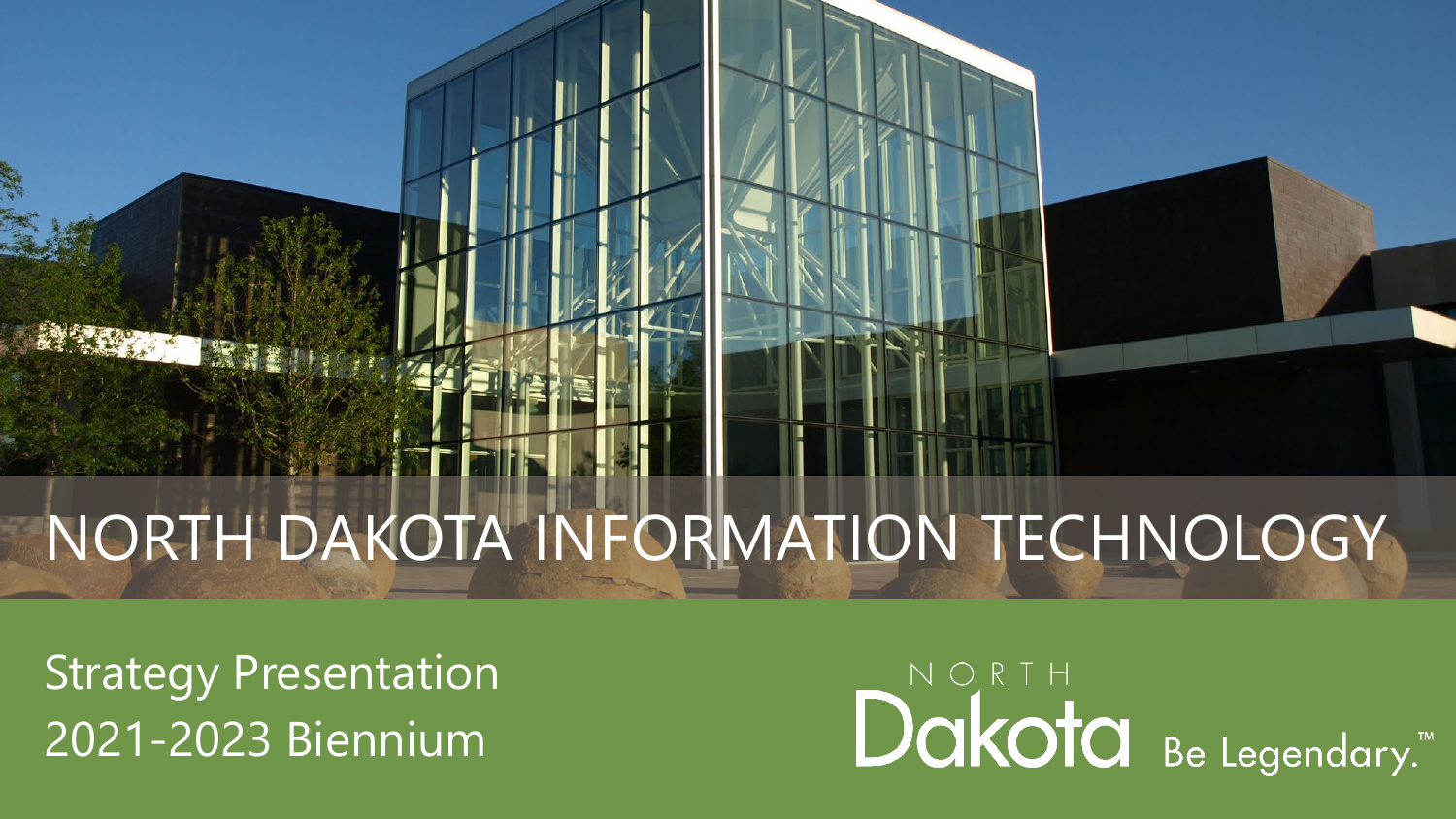

### STRATEGIC PYRAMID

### **2021-2023**



#### **Significant NDIT Accomplishments, Previous Biennium (2019-2021):**

- **Whole of Government Cyber Launch**
- **K20W Education Initiative**
- **Agile Conversion, Phase 1**
- Enterprise Service Management Launch
- Business Process Improvement Launch
- "Amazon Experience" Architecture Framework
- **Unification of IT Services, Phase 1**
- **EXECOM-Code-Code Application Development Platform**
- **Enterprise Project Management System Launch**
- Statewide Interoperability Radio Network, Phase 1
- **Continued Enhancement/Expansion of the ND Health** Information Network
- **EXPANSIGE Continued Rollout/Expansion of a Unified State Web** Site Platform
- **EXECO FIGUREY 1** Technology initiatives to support pandemic response, including: Contact Tracing and Test Registration applications, Tool Enhancements and Process Changes to Support Mass Telework, Expedited Digitization of Critical Government Services, Expanded/Enhanced Cyber Security Capability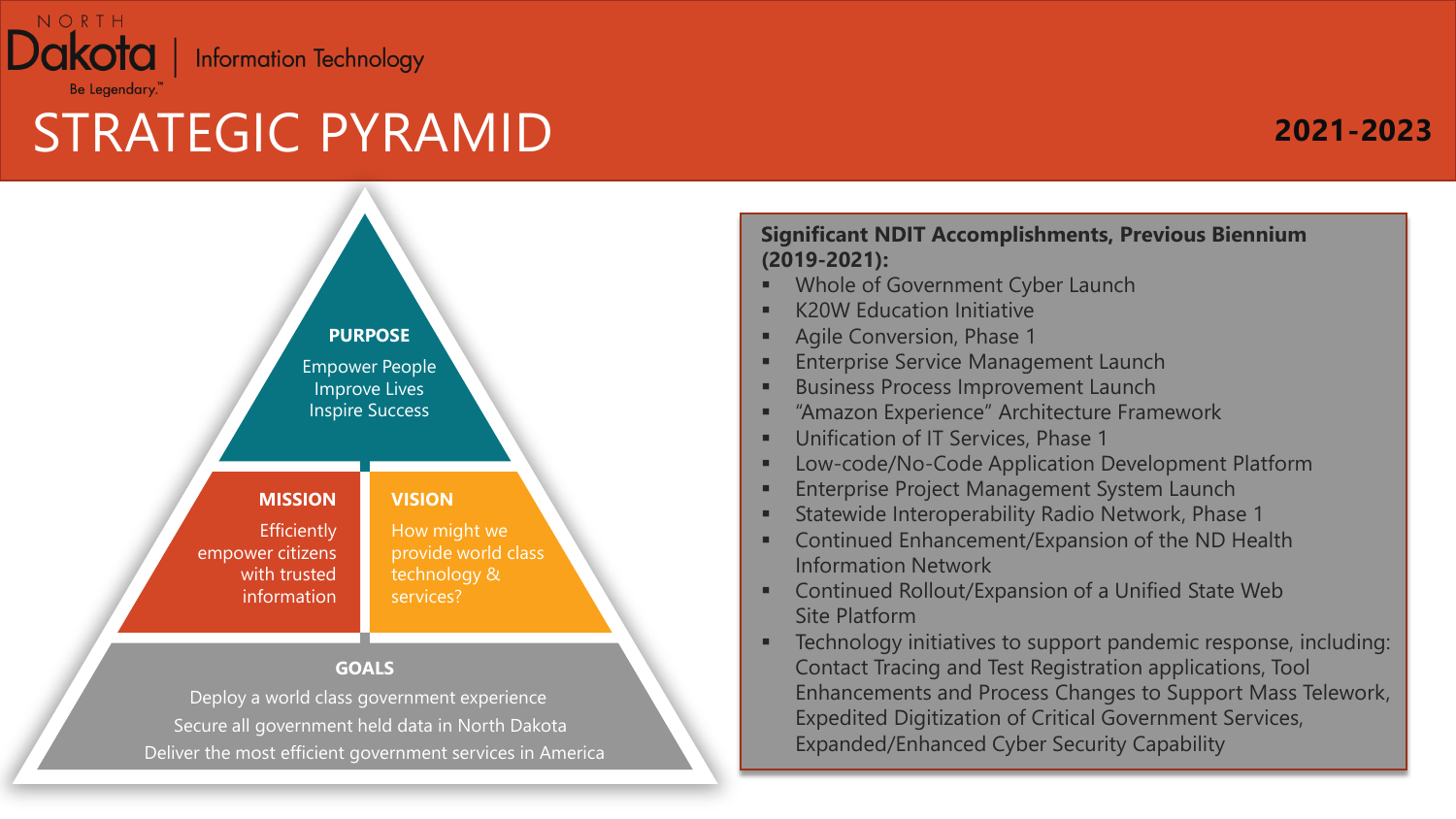

# KEY RISKS AND OPPORTUNITIES

### **2021-2023**





**Percent of Government work that can be automated**



**Percent Information Technology is under funded vs. average state and local government IT funding**



**Number of cyber security jobs open world-wide by 2022**

**Percentage of Internet traffic accessed through mobile devices**



**Percent ND IT salaries are under the national average**



**Percent of Knowledge debt within the current NDIT team**



**Number of agencies identified in 2018 across ND with IT staff**

**Negative** Indicator **Positive** Indicator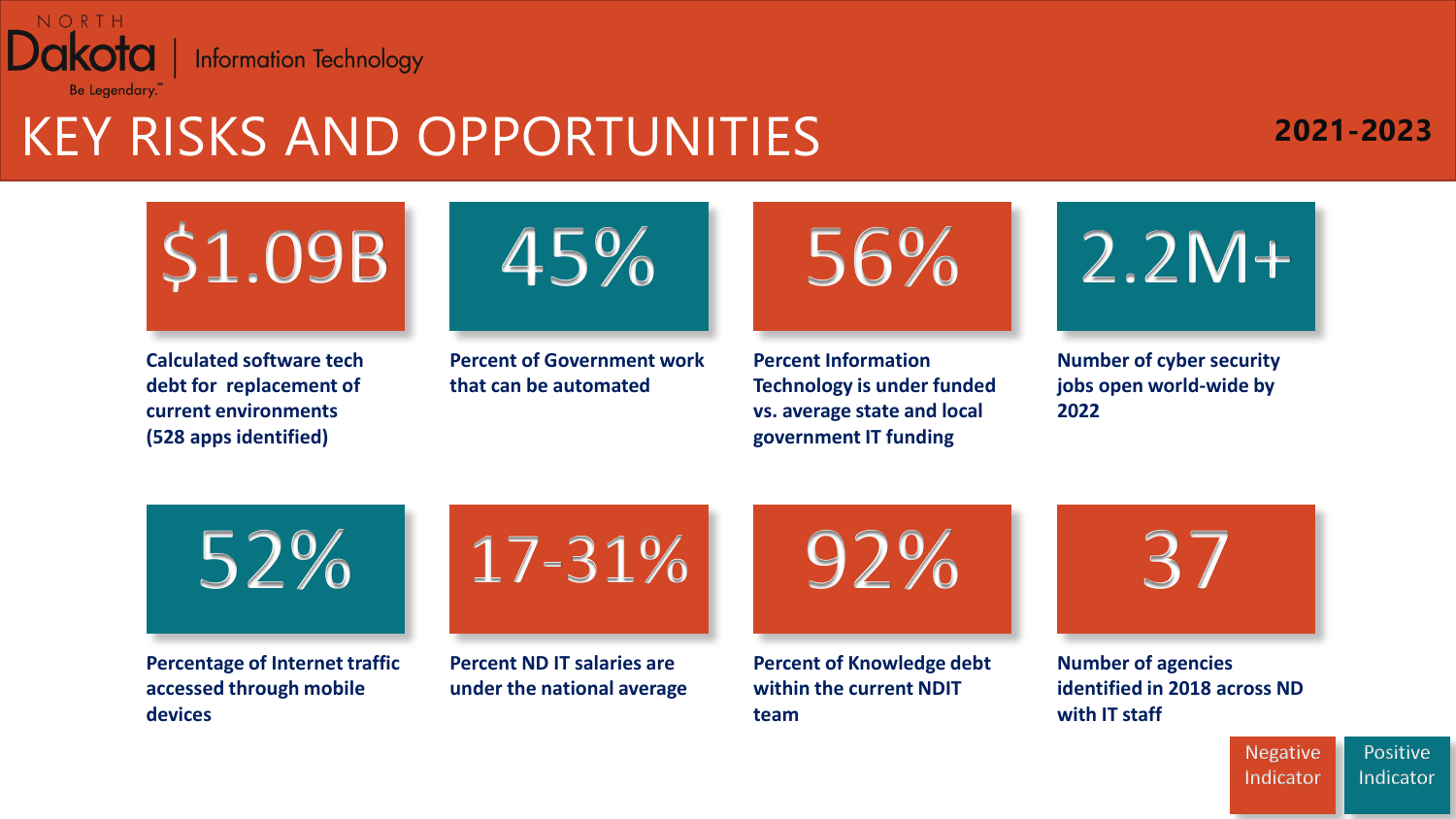

### KEY OBJECTIVES

### **2021-2023**





Decrease FTE requirement by 20% for normal work volume and reallocating salaries and education to staff



 $\bullet \bullet \bullet \bullet$ 

Build new architectures that secures data and allows for the comprehensive transformation of ND's tech debt



Move toward alternate funding and operating models to make NDIT less reliant on state funding

Reinvent people, processes and experiences to deliver world class outcomes



Unify all government IT services to the extent possible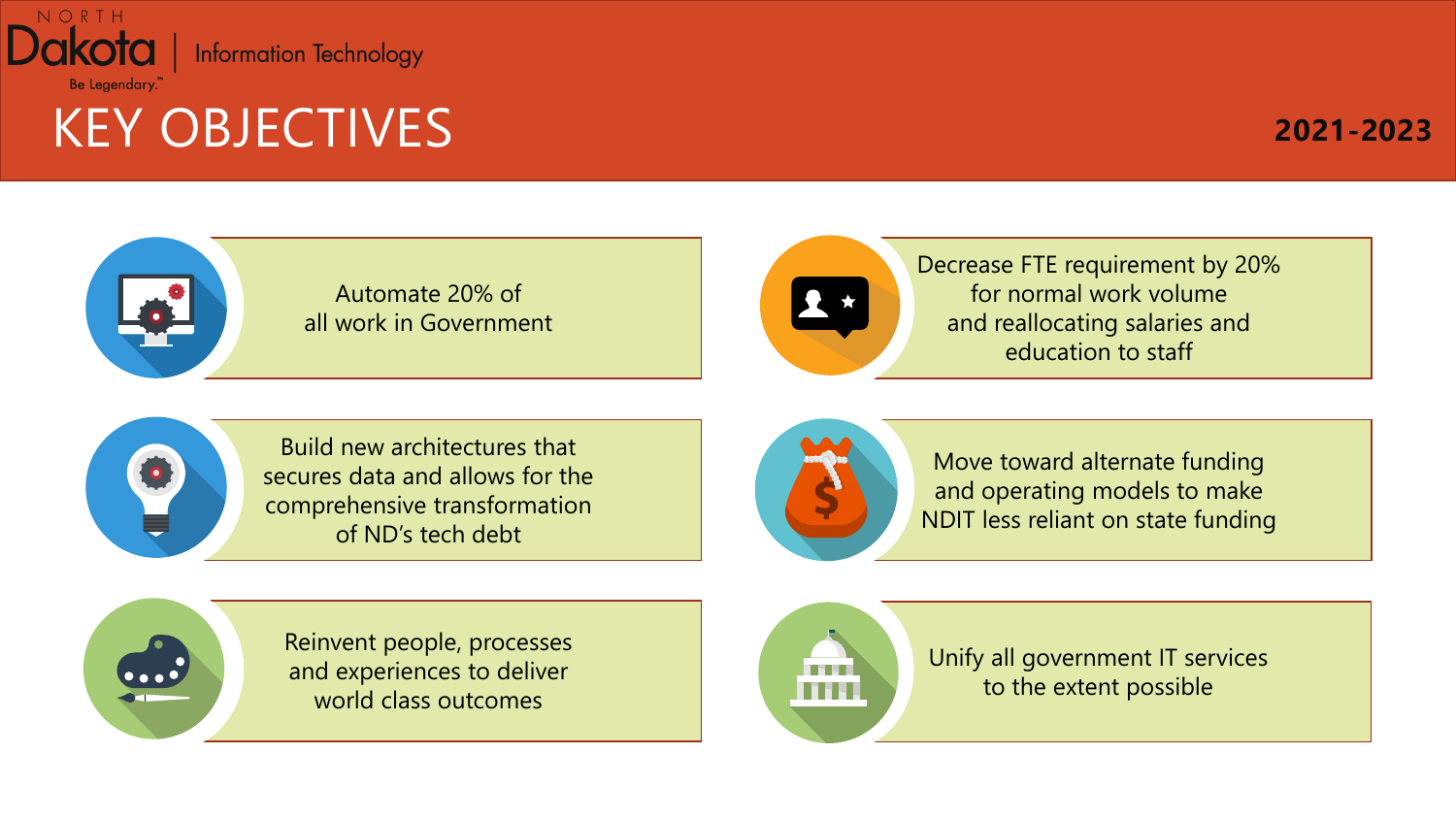

### STRATEGY MATRIX

**Goal 3: Deliver the most efficient government services in America**

#### **2021-2023**

| <b>PURPOSE</b>                  |                                                                                                                          | <b>Empower People, Improve Lives, Inspire Success</b>                                        |                                                                                         |                                                                                                   |                                                                                           |                                                                             |                                                                                                      |
|---------------------------------|--------------------------------------------------------------------------------------------------------------------------|----------------------------------------------------------------------------------------------|-----------------------------------------------------------------------------------------|---------------------------------------------------------------------------------------------------|-------------------------------------------------------------------------------------------|-----------------------------------------------------------------------------|------------------------------------------------------------------------------------------------------|
| <b>VISION</b>                   |                                                                                                                          | How might we provide world class technology & Services?                                      |                                                                                         |                                                                                                   |                                                                                           |                                                                             |                                                                                                      |
| <b>MISSION</b>                  |                                                                                                                          | <b>Efficiently empower with trusted information</b>                                          |                                                                                         |                                                                                                   |                                                                                           |                                                                             |                                                                                                      |
| <b>IT Divisions:</b>            | Apps, Insights, & Data                                                                                                   | <b>Customer Success</b>                                                                      | <b>Finance</b>                                                                          | People                                                                                            | Reinvention                                                                               | <b>Security</b>                                                             | <b>Technology</b>                                                                                    |
| <b>PROCESS</b>                  | Create a frictionless<br>Citizen-State<br>experience that is<br>enhanced with AI                                         | Align enabling tech<br>with state/agency<br>needs                                            | Design faster time to<br>value methods of<br>procurement with<br>state Central Services | Market NDIT through<br>recruitment to<br>attract people via<br>"heart" and culture                | Prototype minimally<br>viable products                                                    | Automate day to<br>day security work                                        | Promote and develop a<br>comprehensive<br>"connected anywhere"<br>statewide broadband<br>environment |
| <b>CUSTOMER</b><br>D<br>D       | <b>Create Grand Data</b><br>open data platform<br><b>Deploy Grand Insights</b><br><b>Innovation Platform</b>             | Empower agencies to<br>deliver superior<br>services with<br>continuously increasing<br>value | Demonstrate the<br>value of IT without a<br>doubt to stakeholders                       | Make Employees<br>available from<br>anywhere on<br>anything                                       | Build friendly,<br>consistent, and<br>intuitive digital<br>experience for<br>constituents | Insulate ND from<br>future threats                                          | Provide a world class<br>experience delivering<br>and supporting all<br>technology                   |
| <b>FINANCE</b><br><b>Single</b> | Design to Automate<br>20% of all North<br>Dakota government<br>processes                                                 | Create bundled<br>pricing options and<br>flexible/scalable<br>staffing delivery              | Manage finances so<br>costs per unit of<br>service can be<br>continually decreased      | Decrease<br>comprehensive number<br>of staff by 20% and<br>reallocate dollars to<br>salaries      | Convene, publish,<br>and promote best<br>practices nationally                             | Increase accuracy and<br>velocity of security<br>response                   | Meet the need of the<br>customer before they<br>have the need                                        |
| <b>PEOPLE</b>                   | Right-size staff thru<br>platform sunsets, app<br>modernization,<br>operational efficiency<br>and sourcing<br>strategies | Educate and enable<br>the business and<br>business integrators<br>with technology            | Work to make creative<br>sourcing options<br>available                                  | <b>Empower IT Unification</b><br>Recruit the best talent<br>and cultural fit without<br>exception | Catalyze process<br>improvements and<br>change in internal<br>culture                     | Empower ND as the<br>national leader in<br>K-20W cybersecurity<br>education | Reeducate staff<br>continuously while<br>leveraging additional<br>sourcing options                   |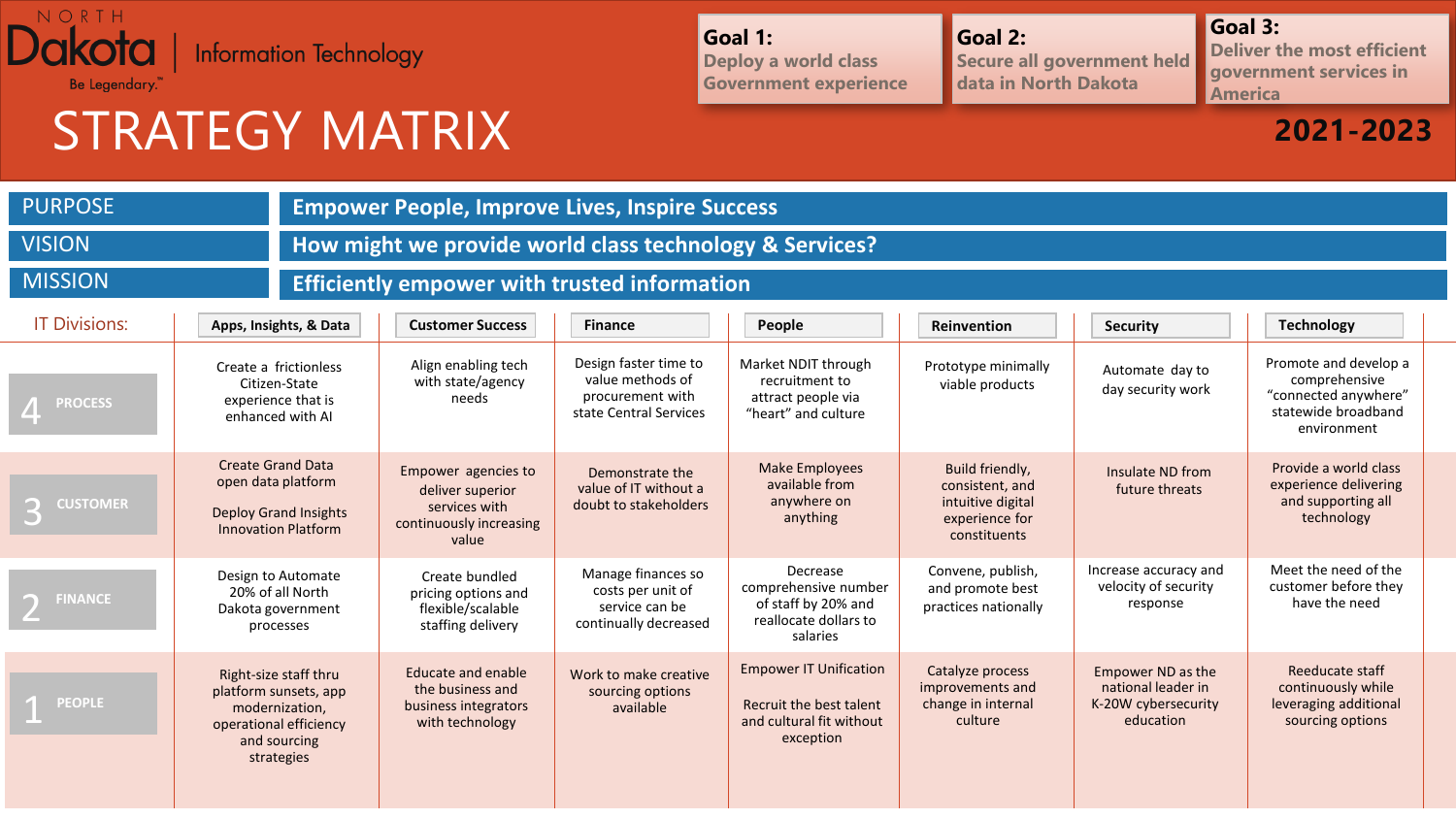

### APPLICATIONS, INSIGHTS & DATA

### **2021-2023**

### Goals

### **Objectives**

Enable the Digital Citizen across all application, analytic, data platforms to deliver a frictionless Citizen-State experience

Create the **Grand Data** open data platform generated from all state, and other open data sources

Deploy the **Grand Insights** Innovation Platform to drive an entrepreneurial culture that leverages the Grand Data open data platform

Infuse analytics, AI, location, and automation into ND platforms to give the state of ND a competitive advantage while vastly decreasing the operational costs of government

Automate 20% of all North Dakota government processes

Create private and inter-agency partnerships for data sharing

Process automation training and delivery including RPA, low/no code (Dynamics), and Cognitive Services

Design Grand Data open data strategy

Design the Grand Insights capability (data science, AI, BI, Geospatial)

Re-badge a percentage of run work so state resources can focus on grow & transform

Signed Enterprise data sharing MOU – all data that can be shared, should be shared

Key Results

All development teams skilled and using DevSecOps/agile/Dynamics/RPA methods across all development

Deployed Grand Data open data platform

Deployed Grand Insights platform

DevSecOps is the delivery model across all development to eliminate technical debt accrual from all new deployments

Finalize data sharing agreement with AG/Gov

 $\sqrt{17}$ 

**Strategies** 

Train 60 IT/60 agency people on Robotic Process Automation (phase 2)

Complete the Agile transformation

Deploy Dynamics across cabinet and BND

Deploy at least 1 RPA or Cognitive Service bot across all cabinet agencies and BND

Begin Digital Citizen design and deployment

Engage Code for America to facilitate Open Data

Develop Grand Insights platform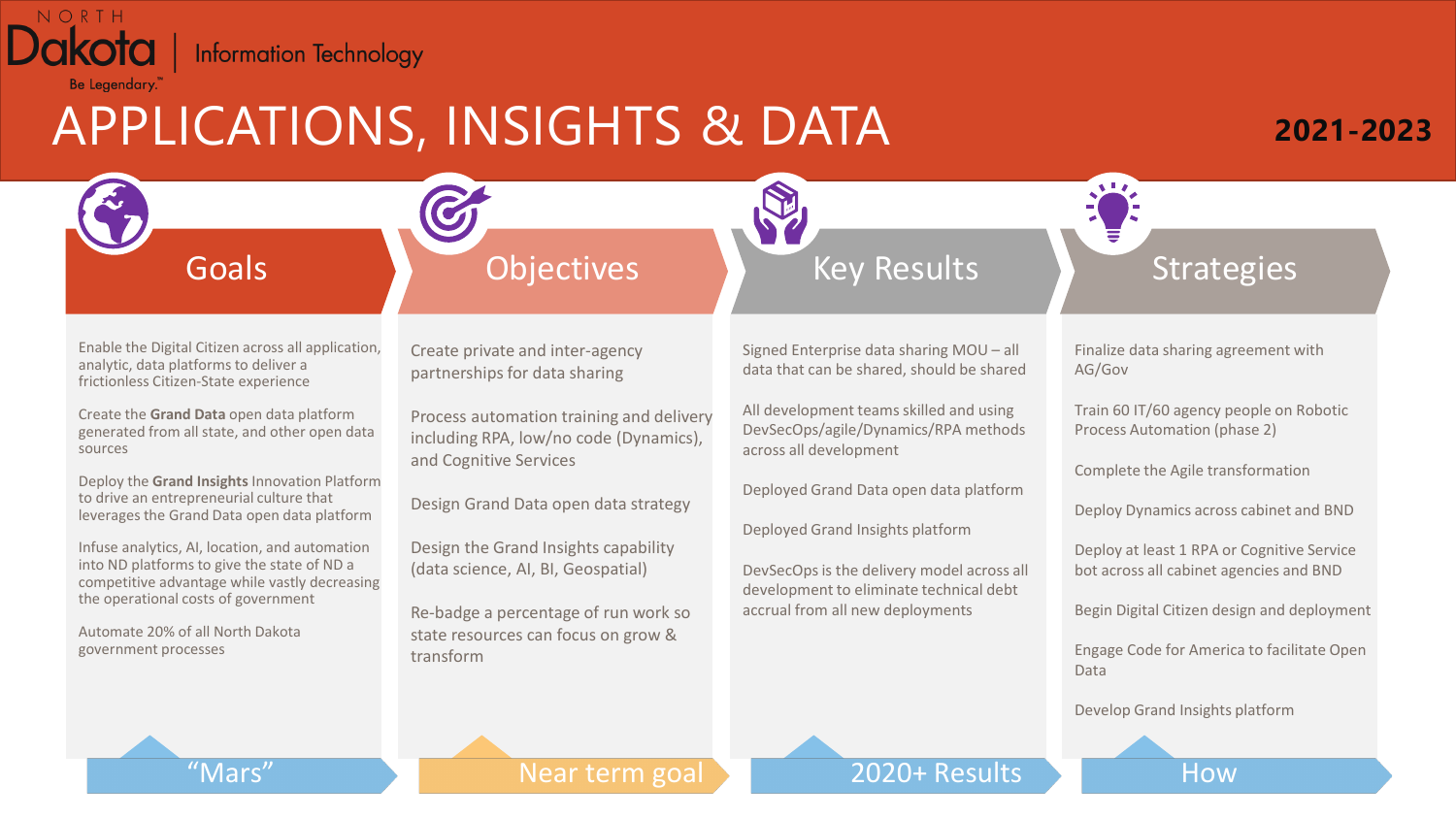

# CUSTOMER SUCCESS

#### **2021-2023**

**Goals** 

### **Objectives**

Empower agencies to deliver superior services with continuously increasing value

Recruit a Chief Customer Success Officer

Determine customer needs and measurements that determine if those needs are being met

Develop a "Voice of the Customer" program

Create innovative methods to improve customer outputs

Increase in technology value to the customer agency / citizen

Key Results

Improved customer outputs in both quality and throughput

Onboarding of 4 directors of Key Customer Management

Launch a nationwide search and hire a Chief Customer Success Officer

**Strategies** 

Build on the Information Technology Infrastructure Library standard of Business Relationship Management and Key Customer Management to create a Customer Success Model

Take part in multiple "gown up" events in order to learn the customer business

Build customer dashboards reflecting needs, value, operations, and projects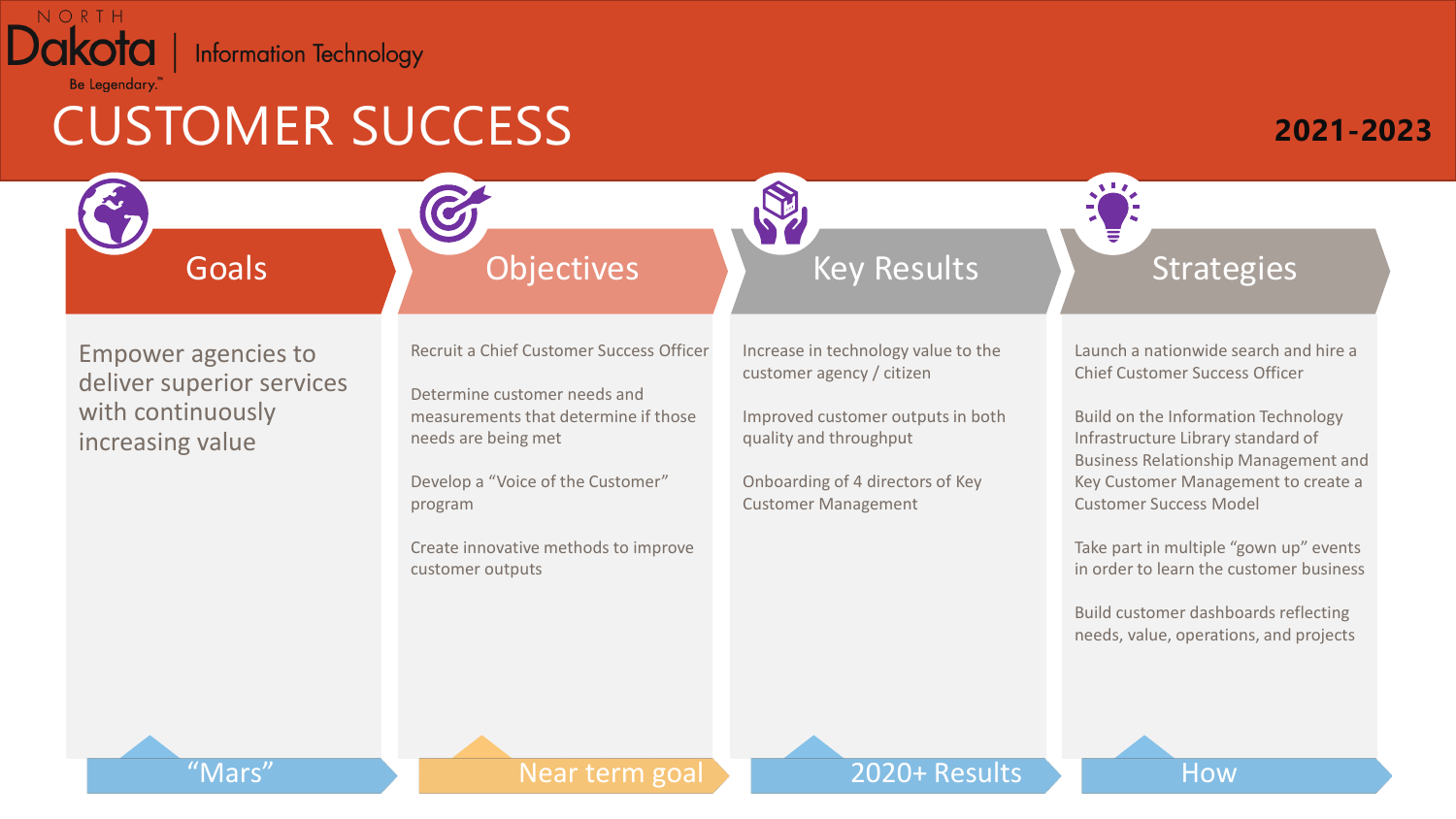

### FINANCE

#### **2021-2023**

### Goals

### **Objectives**

Demonstrate the value of IT without a doubt to stakeholders

Manage our finances so that costs per unit of service can be minimized

Spend within 1% of budget appropriations within IT operations

Transparently demonstrate value across business units and apps

Manage to 60 days cash on hand Reimagine the Procurement process in order to expedite technology acquisition Visible and real time value reporting

Key Results

Shorten the procurement process to an average 30 days

Reduce manual workload in accounts payable by 150 hours per month

Reduce the number of rates by 15%

**Strategies** 

Review legislation and procurement code to determine how to increase flexibility without introducing excessive risk

Implement robotic process automation (RPA) in accounts payable

Utilize Technology Business Management (TBM) principles to show financially, the value of IT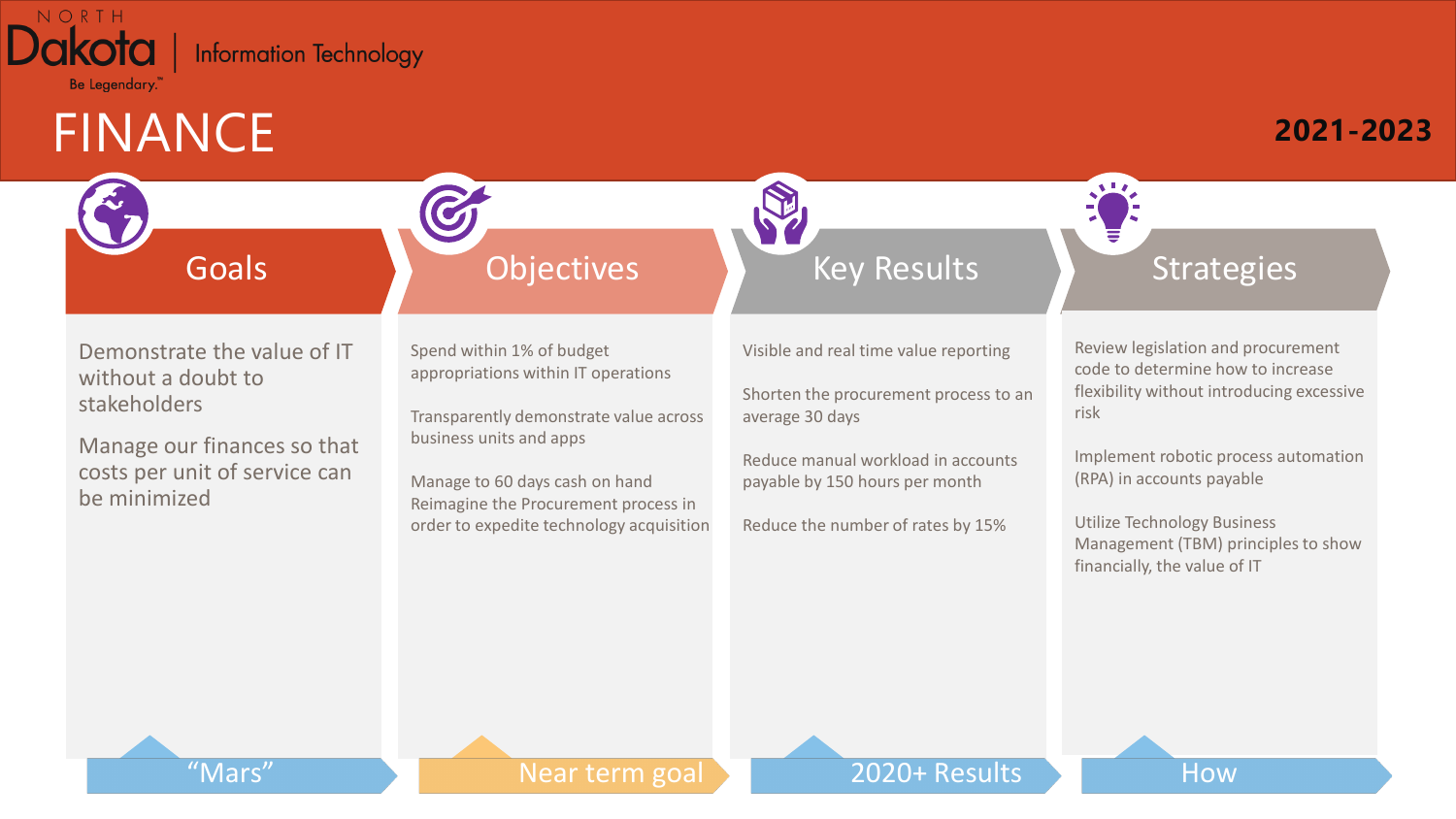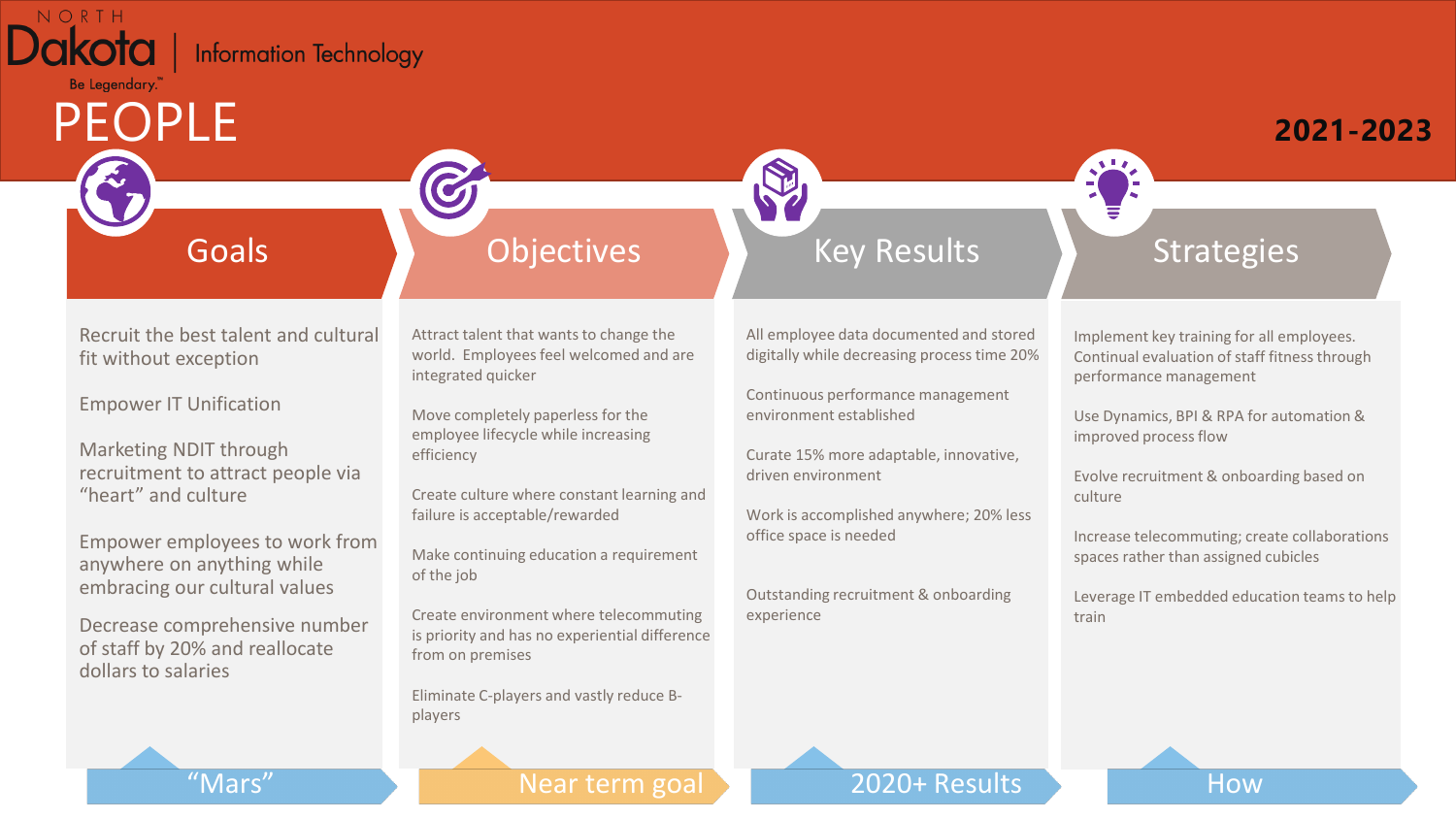

Digital Service: Build a friendly, consistent, and intuitive digital experience for constituents

Experimentation: Rapidly prototype MVPs with a minimal risk to taxpayer dollars

Leadership: A Center for Government Reinvention to convene, publish, and promote best practices nationally and internationally

useful, attractive, inviting and streamlined

Create a mechanism to accept private dollars for the purpose of catalyzing and accelerating internal innovation

Create an avenue to share success stories for efforts that are hard to quantify

Establish the Reinvention Fellowship Program

from 50 to 80 websites in 2020). Increase mobile-accessibility of the websites from 40% to 80% on our online platforms using a suite of enterprise digital service tools

Host 3 government makerspace events and the Government Reinvention Summit in 2020

20% of State employees attend business process improvement training

Government Reinvention Summit

Champion digital equity though connectivity with constituents through mobile channels.

Engage Leadership Everywhere to facilitate organization-wide learning and training

Partner with the Governor's Office to kickoff

for ND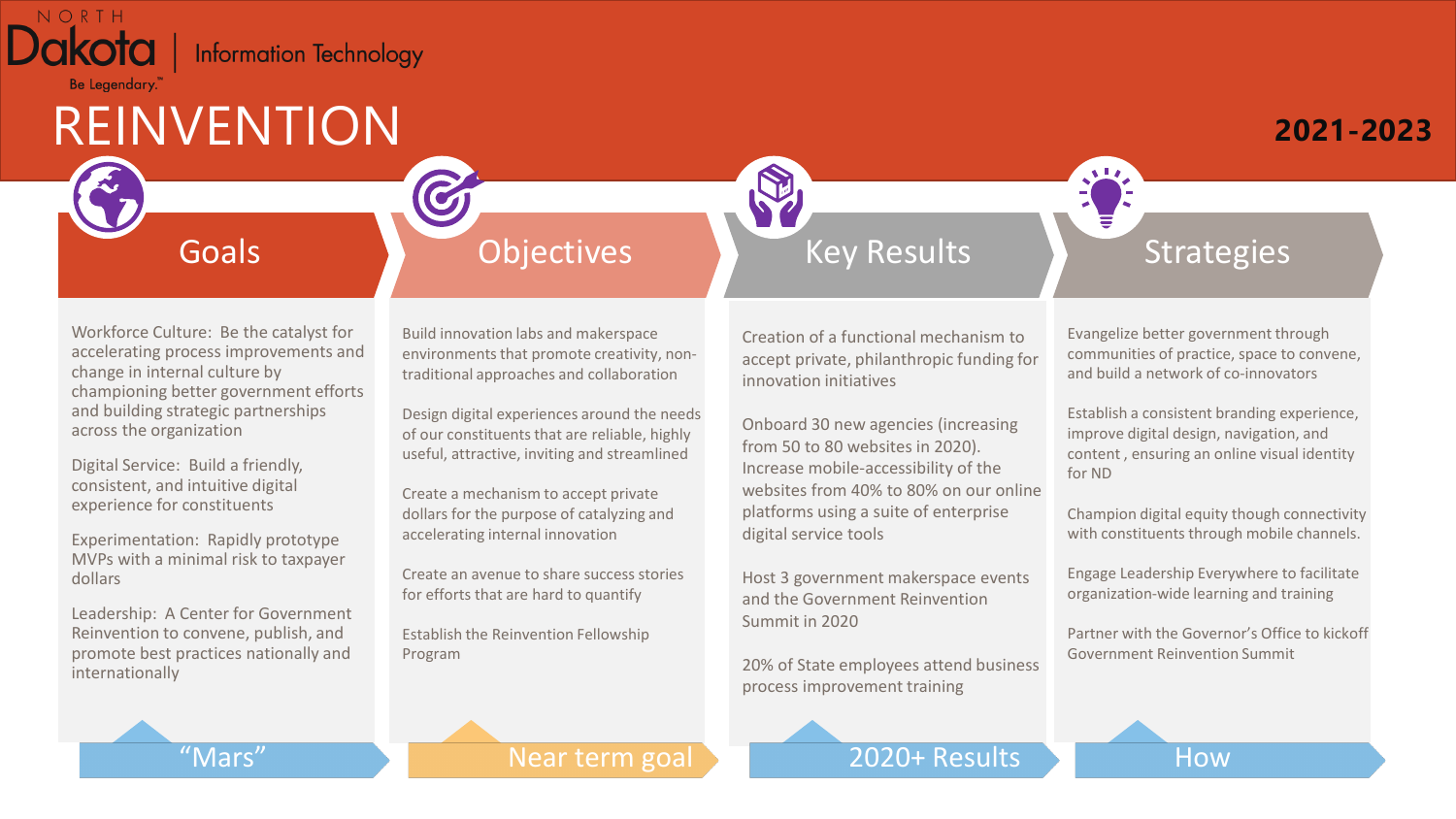

# **SECURITY**

### **2021-2023**

#### Goals

### **Objectives**

#### **Present**

Increase accuracy and velocity of security response

- Faster risk ID, protection, and response
- Automate day to day security work
- More bodies on big problems
- Become the national leader in K-12 cybersecurity education

**Future** Insulate ND from future threats Improve Accuracy of Security – Preparations and responses are oriented on the largest threats we have in the environment

Increase Velocity of Response – Security uses state of the art processes and automation to promote risk identification, protection, response, and recovery

Increase Education: Expand the K-20 cyber education initiative

Multi-State SOC: Build capabilities for real-time swarming of day-to-day security operations

Increase Reliability: Increase reliability of NDIT information systems and services by reducing cyber risks

Reduction of Work – The total hours of unplanned work associated with security events are reduced 10% year over year

Key Results

Surge Support: Increased Capability to Bring in Outside Resources for Surge Support

Cyber Risk if Understood in Budgeting: Cyber and privacy risk is presented and understood in a manner similar to financial risks

Greater Focus on Threat Intel – Make sure we are focused on the current threat ecosystem

**Strategies** 

Agile Process – Replace old processes with agile methodologies to improve throughput of work

Quantified Cyber Risk: Risk register communicates cyber risk in \$

Automation: Build Orchestration and Automation Capabilities into Security **Operations**